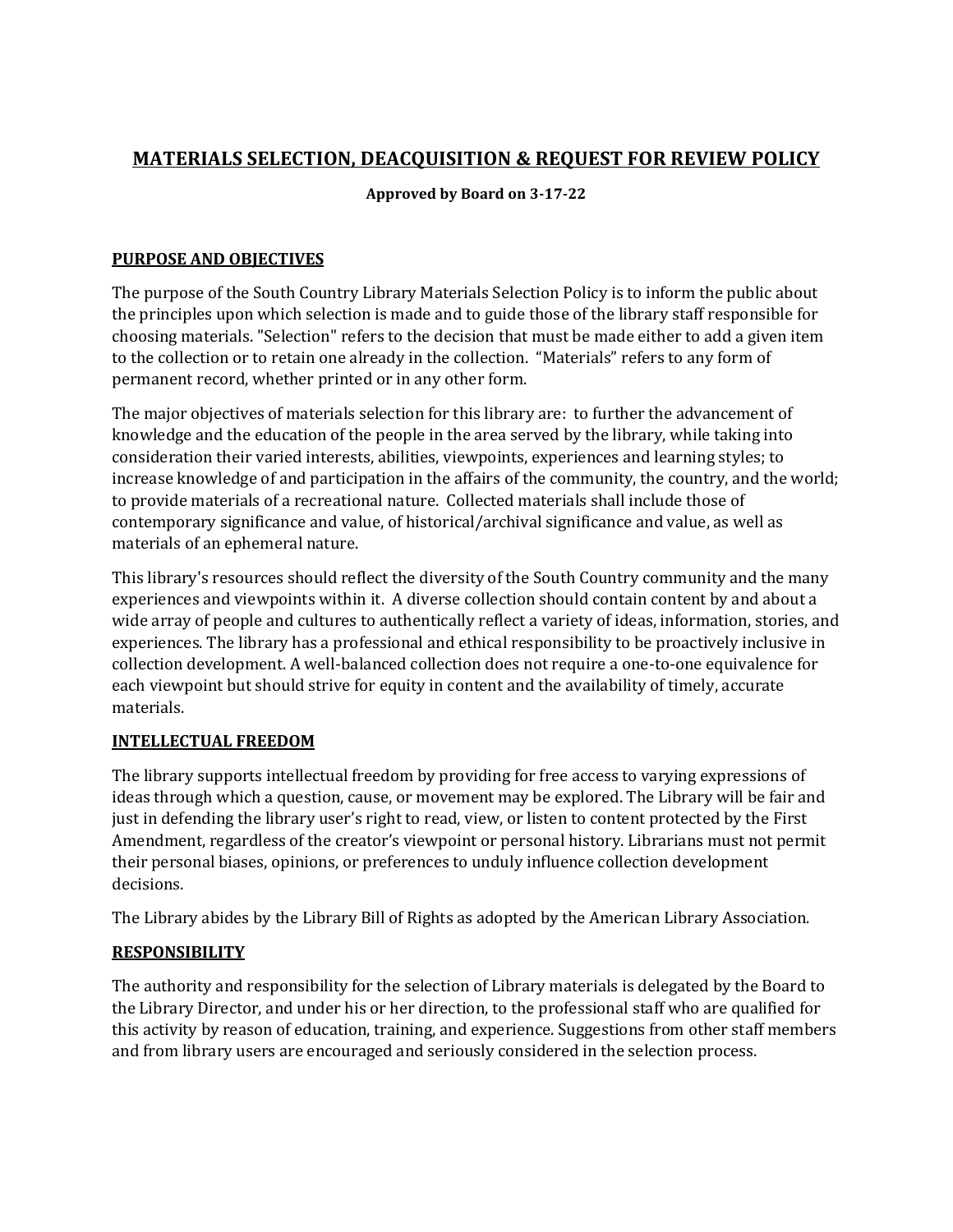#### **MATERIALS SELECTION AIDS**

Since it is impossible to have every item previewed by a staff member before it is acquired for the collection, use is made of such selection aids as basic general lists, current reviewing journals, special bibliographies and book reviews. No one publication or source is relied upon exclusively.

#### **GUIDELINES FOR SELECTION**

The library is aware of the purposes and resources of other libraries in the South Country School District and will not duplicate functions and materials needlessly. Textbooks or other curriculumrelated materials, except as such materials also serve the general public, will not be acquired.

In selecting materials for the library collection, consideration will be given to: price, format, professional reviews, publishing background, complexity of content, style, authoritativeness, social significance, relation of material to the existing collection, interlibrary loan availability, presence of permanent or timely value, accuracy of facts, clear presentation, needs and demands of the library public, presentation of all sides of a controversial issue, and relative importance or quality in comparison to other materials on the topic.

Patron requests for the purchase of materials are subject to the same selection criteria listed above.

The library acknowledges a particular collection interest in local history.

In accordance with the Library Board's *Environmental/Sustainability* policy, the library acknowledges a particular collection interest in the conservation of energy and the protection of our natural resources and habitat.

#### **GIFTS**

The library accepts gifts of books and other materials, but reserves the right to evaluate and dispose of them in accordance with the criteria applied to purchase materials. No conditions may be imposed relating to any item after its acceptance by the library.

#### **DEACQUISITIONING**

Materials in the library's collection should be systematically checked. The discarding of materials requires the same degree of attention as initial selection. Materials no longer meeting the criteria used to initially select them, or no longer serving a need of the library's public should be removed from the collection. When deacquisitioning materials from the library's collection, special consideration will be given to: last circulation date, total number of checkouts, copyright date, physical condition, duplication, relevance of content, current demand, and interlibrary loan availability.

Deacquisitioned materials will be appropriately donated, repurposed or recycled whenever possible. Materials unable to be donated, repurposed or recycled will be discarded.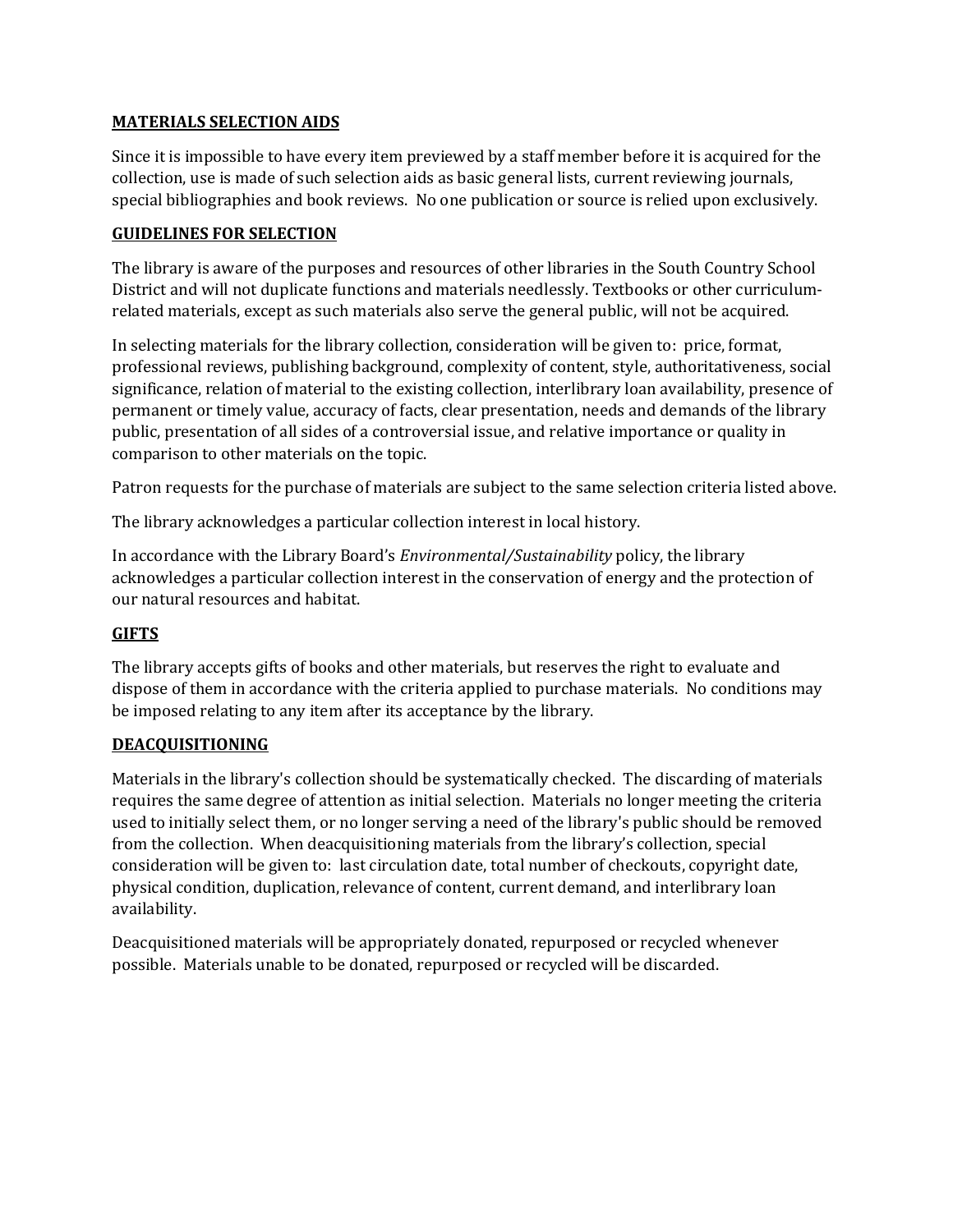#### **CONTROVERSIAL MATERIALS**

It is the right and duty of the library to keep on its shelves a representative selection of materials on all subjects of interest to its patrons and not prohibited by law, including items on all sides of nontrivial questions. Selections will not be made on the basis of any anticipated approval or disapproval, but solely on the merits of the work in relation to the building of the collections and to serving the interests of the patrons. Library materials will not be marked or identified to show approval or disapproval of the contents, and no catalogued item will be sequestered, except for the express purpose of protecting it from injury or theft. Responsibility for the selection of materials by children rests with their parents or legal guardians. Selection will not be inhibited by the possibility that materials may inadvertently come into the possession of children.

#### **CHALLENGED MATERIALS**

Although materials are carefully selected, there can arise differences of opinion regarding suitable materials. Patrons requesting that items be withdrawn from the library collection, relocated or restricted in any manner, must complete a *Request for Review* form which is available at the Library and on the Library's website. The inquiry will be placed on the agenda of the next regular meeting of the South Country Library Board of Trustees.

#### **REVISION OF POLICY**

This policy will be revised as times and circumstances require.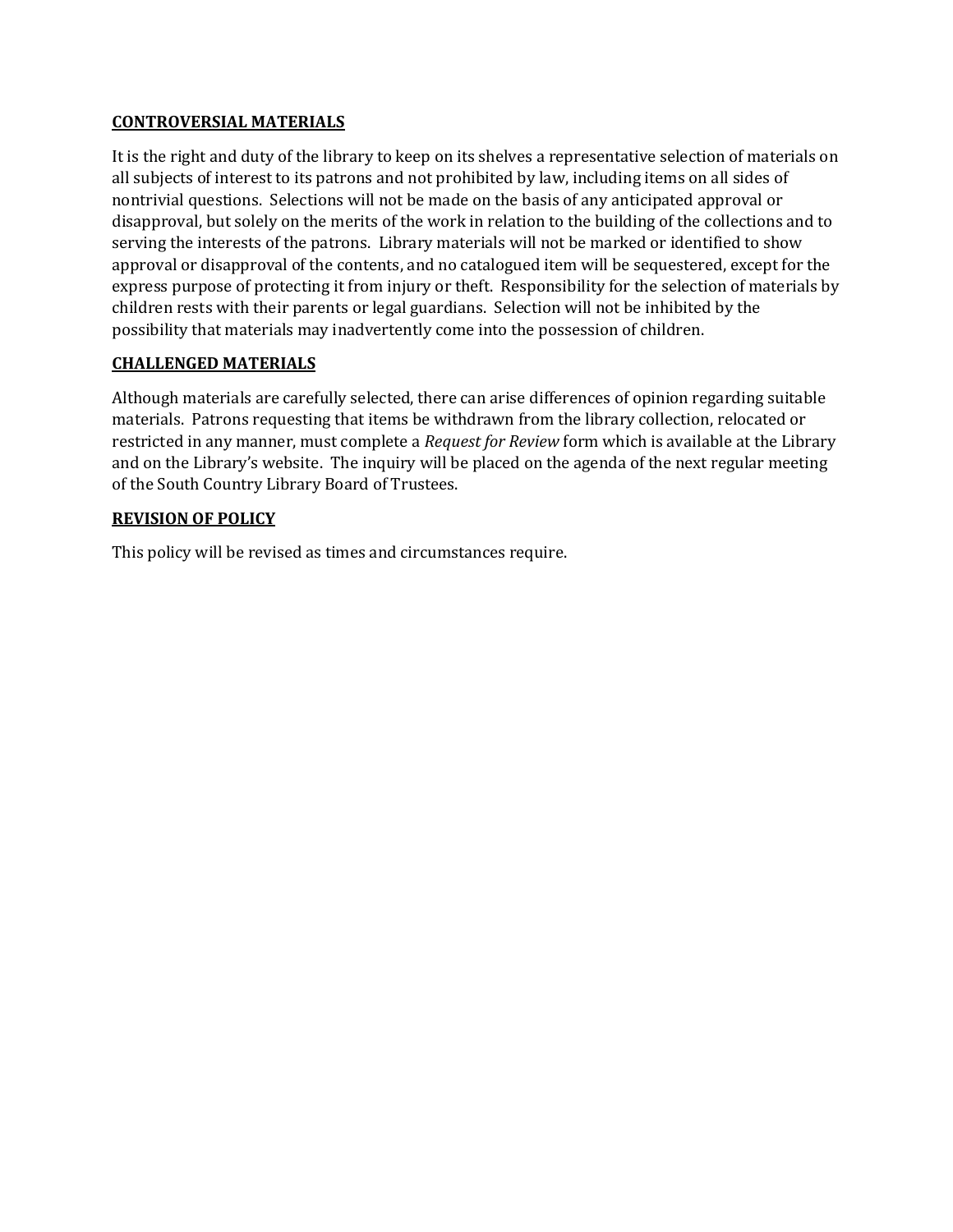# **Request for Review of Library Materials**

| Complainant represents (check one):                                                         |  |
|---------------------------------------------------------------------------------------------|--|
| $Self$ <sub>_______</sub>                                                                   |  |
|                                                                                             |  |
|                                                                                             |  |
| <b>Material to be Considered for Review</b>                                                 |  |
| Check one: Book ___ Audiovisual __ Other (please describe) ______________                   |  |
|                                                                                             |  |
|                                                                                             |  |
| 1. How was the item brought to your attention?                                              |  |
|                                                                                             |  |
|                                                                                             |  |
| 2.                                                                                          |  |
|                                                                                             |  |
| If no, what parts?                                                                          |  |
|                                                                                             |  |
|                                                                                             |  |
| What do you believe to be the general theme, intent or subject coverage of this item?<br>3. |  |
|                                                                                             |  |
|                                                                                             |  |
|                                                                                             |  |
|                                                                                             |  |
| To what do you object? (please be specific, cite specific sections)<br>4.                   |  |
|                                                                                             |  |
|                                                                                             |  |